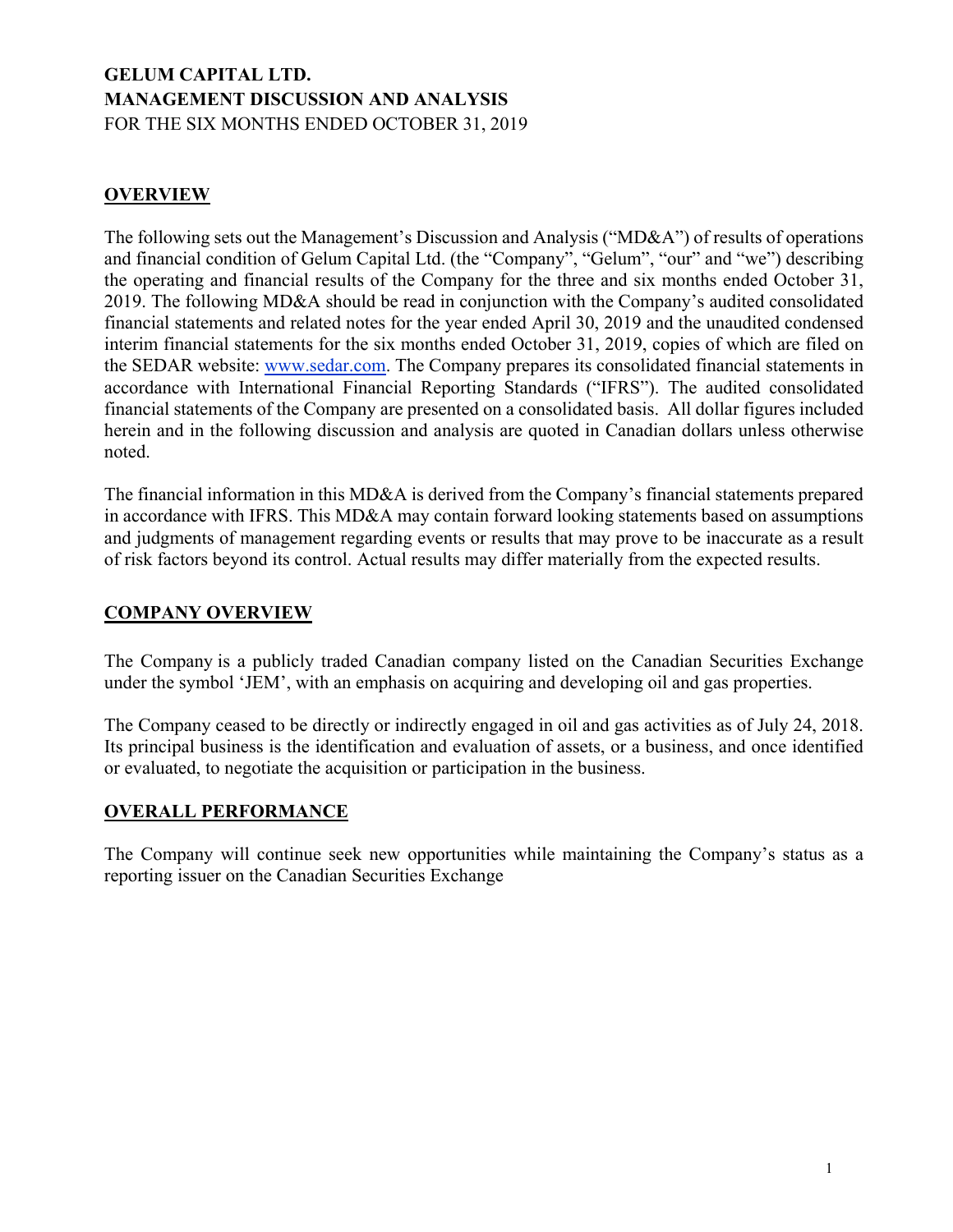# **OPERATIONAL UPDATE**

Under the terms of the Development Agreement signed on August 7, 2014, the Company paid \$4,644,326 (US\$4,153,378) to drill, complete and equip three development wells. In the initial phase of the project, 70% of gross proceeds flow to the Company in order to recover its investment. As at 30 April 2017, the Company had realized accumulated investment returns of \$2,717,566 (US\$2,139,390). During the year ended 30 April 2017, realized investment returns were \$485,601 (US\$371,483).

According to Central production reports, since the first well started producing oil in October, 2014 until October 26, 2016, gross cumulative production of the three wells drilled in the Catriel Oeste field reached 57,483 barrels of crude oil, generating net proceeds of \$2,717,566 which represents the 70% take that Jagercor received from the total sales of crude oil.

The Catriel Oeste concession expired on October 25, 2016. In January, Central advised Jagercor that Central continued to be involved in negotiations with the Rio Negro Province to extend the concession. Then Central advised Jagercor that the Province of Rio Negro rejected its offer, denying an extension of the concession agreement. Central has operated the Catriel Oeste oilfield until the end of February 2017. The Province transfered the asset (concession) to Provincial Hydrocarbons Company. As a result of Central's inability to obtain a concession extension, production rights over the 3 wells terminate.

The Development Agreement has been impacted (and effectively terminated) by Central's inability to obtain a concession extension.

# **RESULTS OF OPERATIONS**

The Company reported loss and comprehensive loss of \$34,340 for the three month period ended October 31, 2019 (2018 – \$17,507).

The Company's operating expenses for the three month period ended October 31, 2019, included the following:

- General & administrative of  $$23,256 (2018 $13,751)$
- Business development of \$415 (2018 \$nil)

General & administrative of \$23,256 (2018 - \$13,751) difference of \$9,505 has increased compared to the same period of the previous year due to increased accounting and legal fees.

Business development of \$415 (2018 - \$nil) increased compared to the same period of the previous year due to the cost increase for investor relations.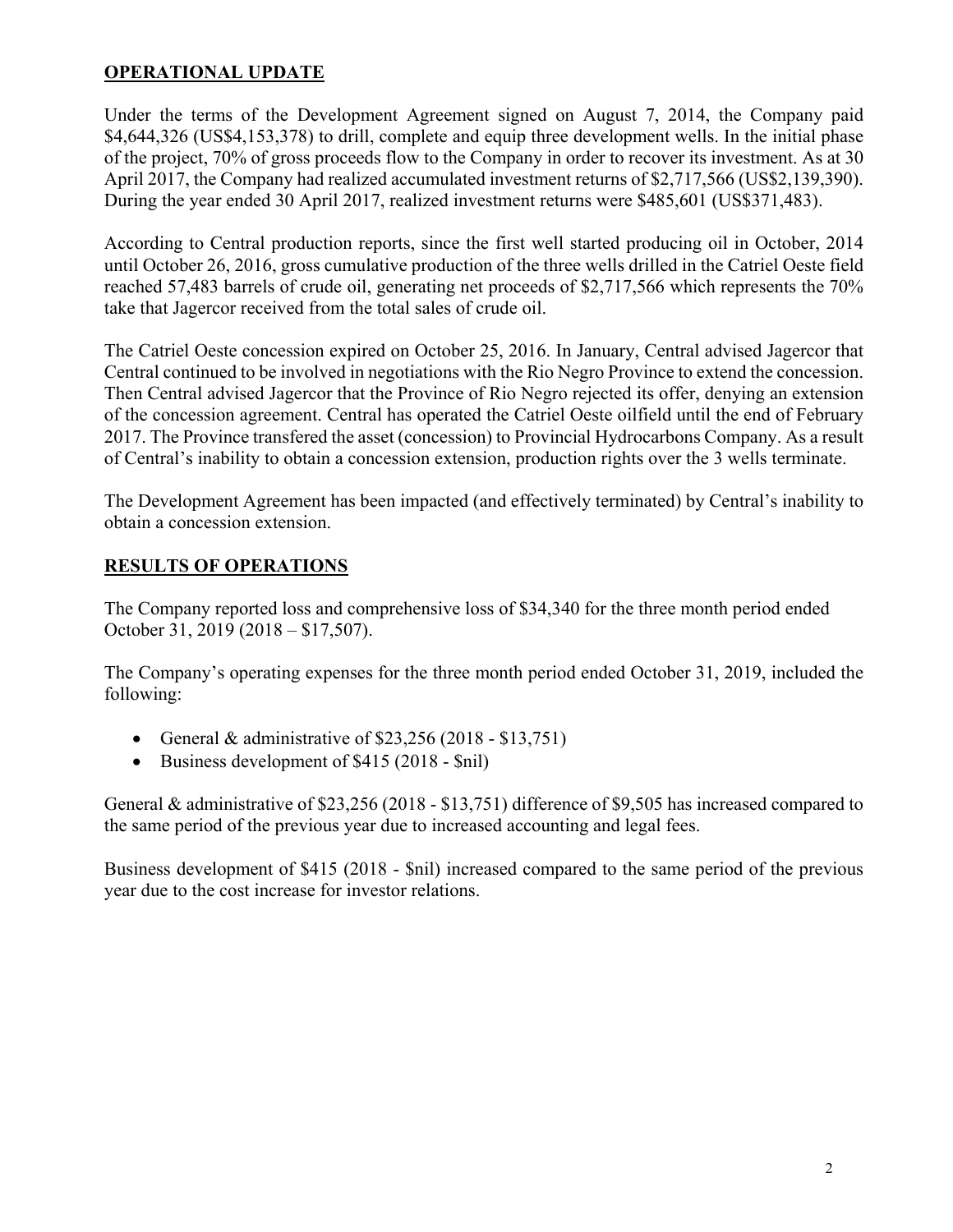The Company reported loss and comprehensive loss of \$64,998 for the six month period ended October 31, 2019 (2018 – income and comprehensive income \$91,570).

The Company's operating expenses for the six month period ended October 31, 2019, included the following:

- General & administrative of  $$41,971$  (2018 \$23,280)
- Business development of  $$600 (2018 $2,069)$

General & administrative of \$41,971 (2018 - \$23,280) difference of \$18,691 has increased compared to the same period of the previous year due to increased accounting and legal fees.

Business development of \$600 (2018 - \$2,069 decreased compared to the same period of the previous year due to the cost decrease for marketing.

# **SUMMARY OF ANNUAL RESULTS**

As required by Form51-102F1 the following is a summary of the Company's financial results for the three most recently completed financial years:

| <b>Year ended April 30</b>                    | 2019      | 2018        | 2017          |
|-----------------------------------------------|-----------|-------------|---------------|
| Net income (loss)                             | \$1,493   | \$(688,900) | \$(3,391,809) |
| Earnings (loss) per share – basic and diluted | \$0.000   | \$(0.146)   | \$(0.036)     |
| Total assets                                  | \$87,481  | \$27,194    | \$500,412     |
| Short-term liabilities                        | \$481,268 | \$455,945   | \$51,092      |
| Long-term liabilities                         | \$173,962 | \$137,505   | \$Nil         |
| Cash dividends declared per share             | \$Nil     | <b>SNil</b> | <b>SNil</b>   |

During the year ended April 30, 2017, the Company focused on managing its Catriel Oeste Project until the termination of the contract and actually actively sought new opportunities in Oil  $\&$  Gas sector, mainly in Argentina while maintaining the Company's status as a reporting issuer on the Canadian Securities Exchange.

During the year ended April 30, 2018, the Company focused on managing the sale of JEA. Due to the sale of JEA, the statement of loss and comprehensive loss reflects the consolidated operations of the Company and JEA for the year ended April 30, 2018. The Company recorded a gain on the disposal of subsidiary \$895,505 and a write-off of loan receivable \$675,109.

During the year ended April 30, 2019, the Company focused on seeking new opportunities and working towards maintaining the Company's status as a reporting issuer on the Canadian Securities Exchange. The statement of loss and comprehensive loss reflects the decrease in operations for the year ended April 30, 2019. The Company recorded a gain on the recovery of loan receivable \$126,004.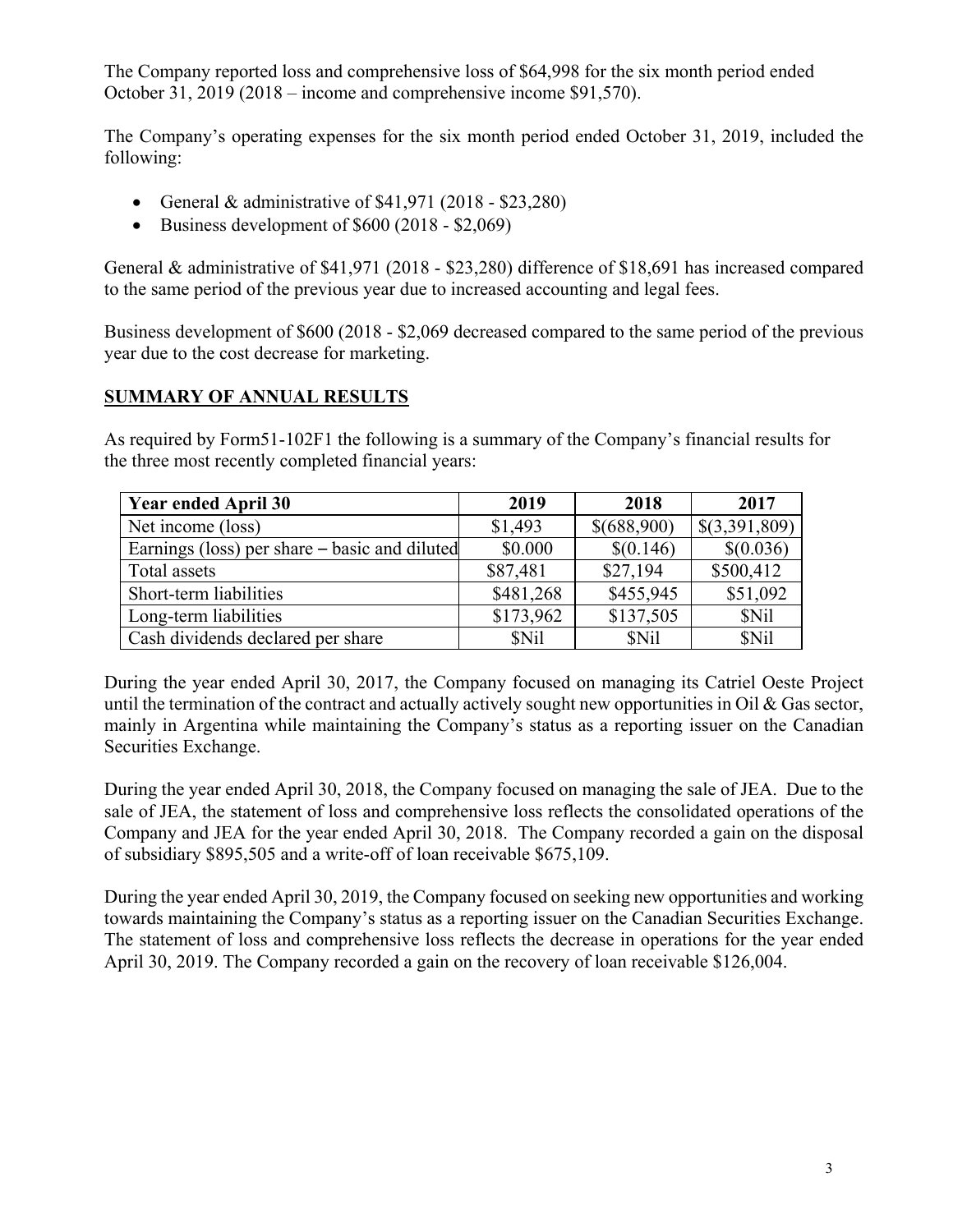# **SUMMARY OF QUARTERLY RESULTS**

| For the quarter ended                            | Oct 31,<br>$2019 - Q2$<br>2020 | <b>July 31,</b><br>$2019 - Q1$<br>2020 | Apr 30,<br>$2019 - Q4$<br>2019 | <b>Jan 31,</b><br>$2019 - Q3$<br>2019 |
|--------------------------------------------------|--------------------------------|----------------------------------------|--------------------------------|---------------------------------------|
| Net income (loss)                                | $(\$34,340)$                   | $(\$30,658)$                           | $(\$81,583)$                   | (\$11,480)                            |
| Earnings (loss) per share – basic<br>and diluted | $(\$0.00)$                     | $(\$0.01)$                             | $(\$0.01)$                     | \$0.00                                |
| For the quarter ended                            | Oct 31,<br>$2018 - Q2$         | <b>July 31,</b><br>$2018 - Q1$         | Apr 30,<br>$2018 - Q4$         | <b>Jan 31,</b><br>$2018 - Q3$         |
|                                                  | 2019                           | 2019                                   | 2018                           | 2018                                  |
| Net income (loss)                                | (\$17,507)                     | \$109,077                              | \$834,906                      | $(\$846,409)$                         |

Following is a summary of the Company's financial results for the eight most recently completed quarters:

The net loss in the quarters ended October 31, 2019, April 30, 2019, January 31, 2019 and October 31, 2018 was primarily due to decreased operations due to the sale of JEA in the year ending April 30, 2018. The net income in the quarter ended October 31, 2018 was primarily due to decreased operating costs associated with the sale of JEA and the receipt of previously expensed loan receivables of \$126,004. April 30, 2018 increased compared significantly with the quarter ended January 31, 2018 mainly to the gain on disposal of the subsidiary JEA. Also to negative exchange differences of \$303,159 for recognizing in this quarter the effects of devaluation in the Argentinean subsidiary when translating the foreign currency items (pesos transactions) to functional currency (US dollars) i.e. adjustment for JEA's investment loss. As well, the \$303,159 contemplate positive exchange differences in parent Company due to depreciation of the Canadian currency against US dollar. All other expenses did not show any significant change, except the above mention

The net loss in the quarter ended April 30, 2017 increased compared significantly with the quarter ended January 31, 2017 mainly to negative result with the Development Agreement Termination \$2,582,244. Also to negative exchange differences of \$64,559 for recognizing in this quarter the effects of devaluation in the Argentinean subsidiary when translating the foreign currency items (pesos transactions) to functional currency (US dollars) i.e. adjustment for JEA's investment loss. As well, the \$64,559 contemplate positive exchange differences in parent Company due to depreciation of the Canadian currency against US dollar. All other expenses did not show any significant change, except the above mention

# **LIQUIDITY AND CAPITAL RESOURCES**

As of October 31, 2019, the Company had net working capital (deficit) of \$(437,898) (April 30, 2019 \$(393,787)) and cash and cash equivalents of \$39,244 (April 30, 2019 - \$84,174). The decrease in cash and cash equivalents is explained by cash used in operations of \$44,930. Management plans to continue analyzing different alternatives to finance the Company's new projects throughout the coming year, either with its own cash flow or private placements.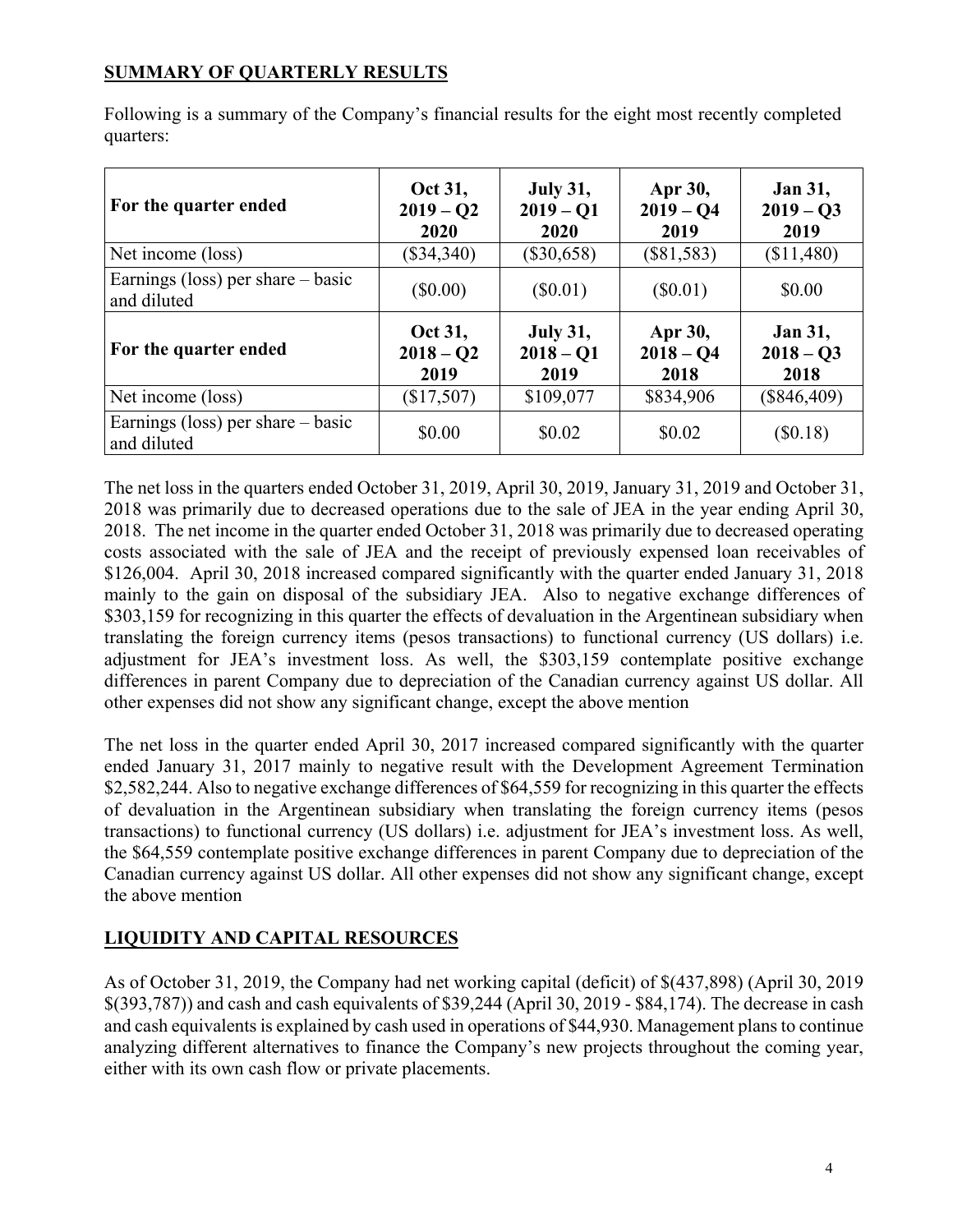## **Share transactions:**

During the six month period ended October 31, 2019 the Company did not issue common shares

During the six month period ended October 31, 2018 the Company did not issue common shares

### **Cash Flow Activities:**

During the six month period ended October 31, 2019 and the date of this report, cash used in operating activities was \$44,930 compared to \$28,197 used during the six month period ended October 31, 2018.

Financing activities during the six month period ended October 31, 2019 were \$Nil compared to a recovery of a loan that was previously expensed totaling \$151,004 in the six month period ended October 31, 2018.

### **OUTSTANDING SHARES**

### **Outstanding Share Data**

As at October 31, 2019 and the date of this report, there were 4,727,433 common shares.

As at October 31, 2019, there were 250,000 share options.

As at the date of this report, there were 250,000 share options.

|                          | Number of shares Share capital |             |
|--------------------------|--------------------------------|-------------|
| Balance October 31, 2019 | 4,727,433                      | \$7,602,883 |

## **OFF-BALANCE SHEET ARRANGEMENTS**

The Company has no off-balance sheet arrangements as at October 31, 2019 or as of the date of this report.

## **TRANSACTIONS WITH RELATED PARTIES**

The amounts due to/from related parties are amounts due to the directors and officers. The balances are unsecured, non-interest bearing and have no specific terms for repayment. These transactions are in the normal course of operations and have been valued in these financial statements at the exchange amount, which is the amount of consideration established and agreed to by the related parties.

The Company transacted with the following related parties:

- (a) Stephen Brohman is the Company's CFO. He is a principal of Donaldson Brohman Martin CPA Inc. ("DBM CPA") and Oakside Advisory Ltd. ("Oakside") both firms in which he has significant influence. DBM CPA and Oakside provide the Company with accounting services.
- (b) Shares to be issued include incentive bonus payable to compensate the former Chief Executive officer payable in 36,500 common shares at a price of \$0.80 per share. Issuance pending since 2016.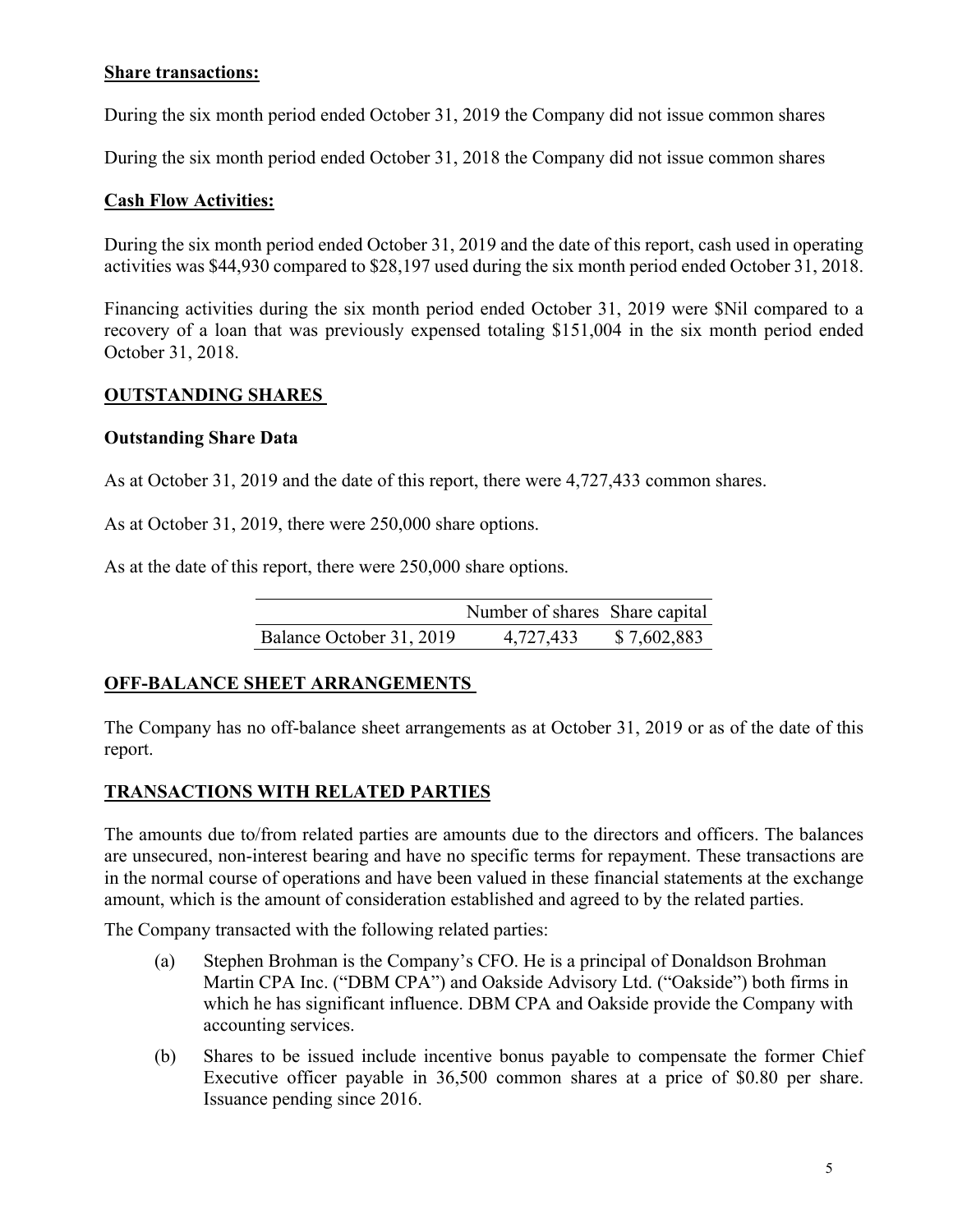(c) On October 14, 2017, convertible notes were issued to two directors, Hendrik Van Alphen and Robert Kopple.

The aggregate value of transactions and outstanding balances with key management personnel and Directors and entities over which they have control or significant influence were as follows:

|                    | <b>Transactions</b>                                | Transactions <b>Balances</b> |                                   | Balances |  |  |
|--------------------|----------------------------------------------------|------------------------------|-----------------------------------|----------|--|--|
|                    | 6 months ender6 months endedoutstandingoutstanding |                              |                                   |          |  |  |
|                    | October 31.                                        |                              | October 31, October 31, April 30, |          |  |  |
|                    | 2019                                               | 2018                         | 2019                              | 2019     |  |  |
|                    |                                                    | \$                           |                                   | \$       |  |  |
| Oakside            | 6,000                                              |                              | 6,000                             |          |  |  |
| Robert Kopple      |                                                    |                              | 341,762                           | 341,762  |  |  |
| Hendrik Van Alphen |                                                    |                              | 80,537                            | 80,537   |  |  |
|                    | 6,000                                              |                              | 428,299                           | 422,299  |  |  |

All related party balances are unsecured and are due upon demand without interest.

The transactions with the key management personnel and Directors are included in operating expenses as follows:

- (a) General and administrative expenses
	- Includes the accounting services of Company's CFO, Stephen Brohman, charged to the Company by Oakside.

### **CRITICAL ACCOUNTING ESTIMATES**

The Company makes estimates and assumptions about the future that affect the reported amounts of assets and liabilities. Estimates and judgments are continually evaluated based on historical experience and other factors, including expectations of future events that are believed to be reasonable under the circumstances.

In the future, actual experience may differ from these estimates and assumptions. The effect of a change in an accounting estimate is recognized prospectively by including it in comprehensive income in the year of the change, if the change affects that year only, or in the year of the change and future years, if the change affects both.

Information about critical judgments in applying accounting policies that have the most significant risk of causing material adjustment to the carrying amounts of assets and liabilities recognized in the financial statements within the next financial year are discussed below:

#### i) Exploration and Evaluation Expenditures

The application of the Company's accounting policy for exploration and evaluation expenditures requires judgment in determining whether it is likely that future economic benefits will flow to the Company, which may be based on assumptions about future events or circumstances. Estimates and assumptions made may change if new information becomes available. If, after expenditure is capitalized, information becomes available suggesting that the recovery of expenditure is unlikely, the amount capitalized is written off in the profit or loss in the year the new information becomes available.

#### ii) Title to Oil and Gas Property Interests

Although the Company has taken steps to verify title to oil and gas properties in which it has a Project, these procedures do not guarantee the Partner's title. Such properties may be subject to prior agreements or transfers and title may be affected by undetected defects.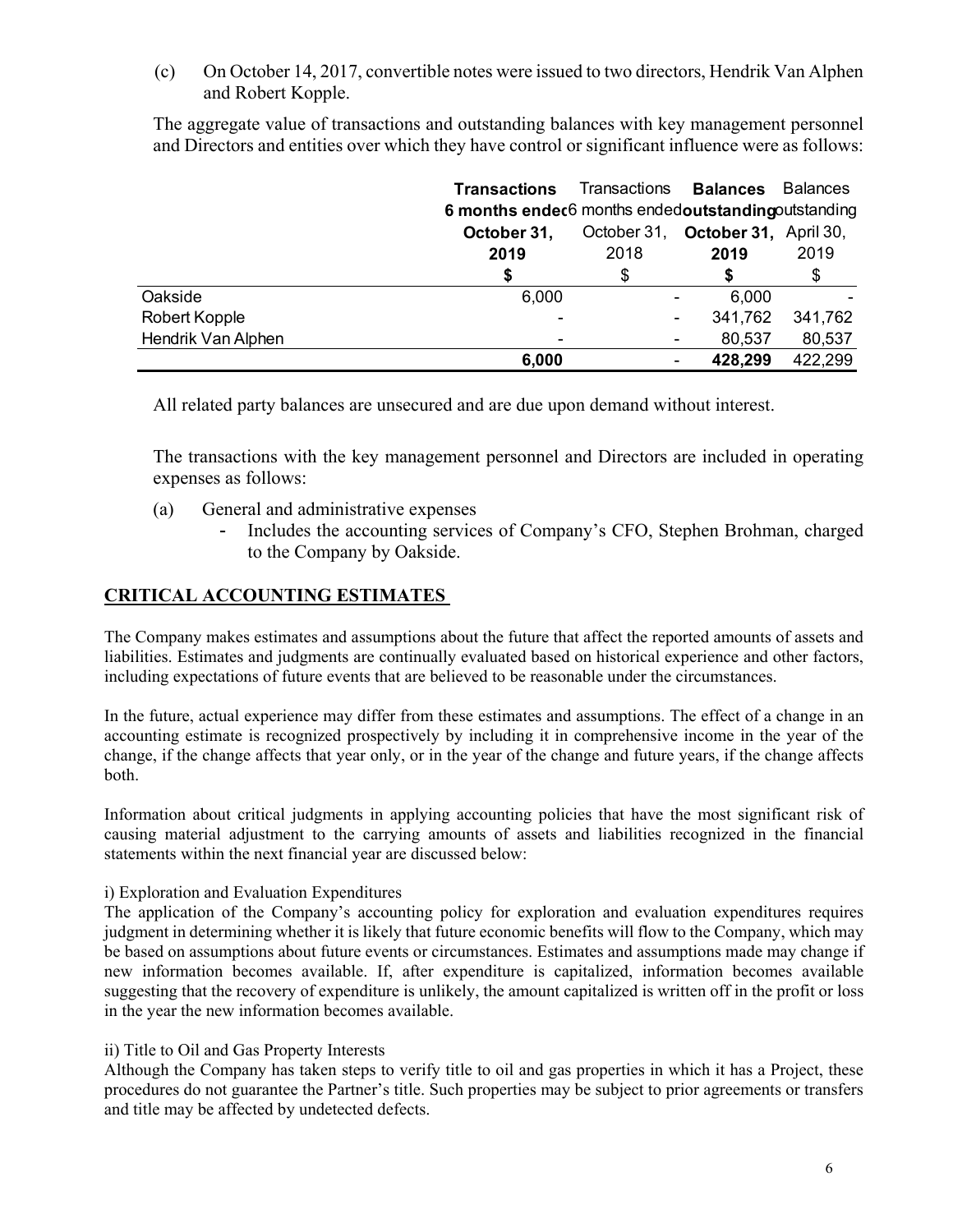#### iii) Income Taxes

The Company has not recognized a deferred tax asset, as management believes it is not probable that taxable profit will be available against which deductible temporary differences can be utilized.

#### iv) Share-based Payment Transactions

The Company measures the cost of equity-settled transactions with employees by reference to the fair value of the equity instruments at the date at which they are granted. Estimating fair value for share-based payment transactions requires determining the most appropriate valuation model, which is dependent on the terms and conditions of the grant. This estimate also requires determining the most appropriate inputs to the valuation model including the expected life of the stock option, volatility and dividend yield and making assumptions about them.

#### v) Foreign currencies

The functional currency of each of the Company's entities is measured using the currency of the primary economic environment in which that entity operates. The Company determined that its functional currency is the Canadian dollar for its parent, and it is the US dollar for its Argentinean subsidiary commencing October 2014, prior to which it was the Canadian dollar. The functional currency of the Company's Argentinean subsidiary was changed to US dollars as a result the Company's investment made and returns received during the year being denominated in US dollars.

Foreign currency transactions are translated into functional currency using the exchange rates prevailing at the date of the transaction. Foreign currency monetary items are translated at the period-end exchange rate. Nonmonetary items measured at historical cost continue to be carried at the exchange rate at the date of the transaction. Non-monetary items measured at fair value are reported at the exchange rate at the date when fair values were determined.

The financial results and position of foreign operations whose functional currency is different from the reporting currency are translated as follows:

- i) assets and liabilities are translated at period-end exchange rates prevailing at that reporting date; and
- ii) income and expenses are translated at average exchange rates for the period.

Exchange gains and losses arising on translation are recognized in accumulated other comprehensive loss.

For a detailed summary of the Company's significant accounting policies, the readers are directed to Note 3 of audited consolidated financial statements for the year ended April 30, 2019 that are available on SEDAR at www.sedar.com.

## **RISKS AND UNCERTAINTIES**

The Company believes that the following risks and uncertainties may materially affect its success.

#### **Limited Operating History**

The Company has no history of business or exploitation operations, revenue generation or production history. The Company was incorporated on June 8, 1987 and has not yet generated a significant profit from its activities. The Company is subject to all of the business risks and uncertainties associated with any new business enterprise, including the risk that it will not achieve its growth objective. The Company anticipates that it may take several years to achieve positive free cash flow.

#### **Exploration, Development and Operating Risks**

The exploration for and development of oil and gas properties involve significant risks, which even a combination of careful evaluation, experience and knowledge may not eliminate. Few properties that are explored are ultimately developed into producing oil and gas. There can be no guarantee that the estimates of quantities and qualities of production disclosed will be economically recoverable. With all operations there is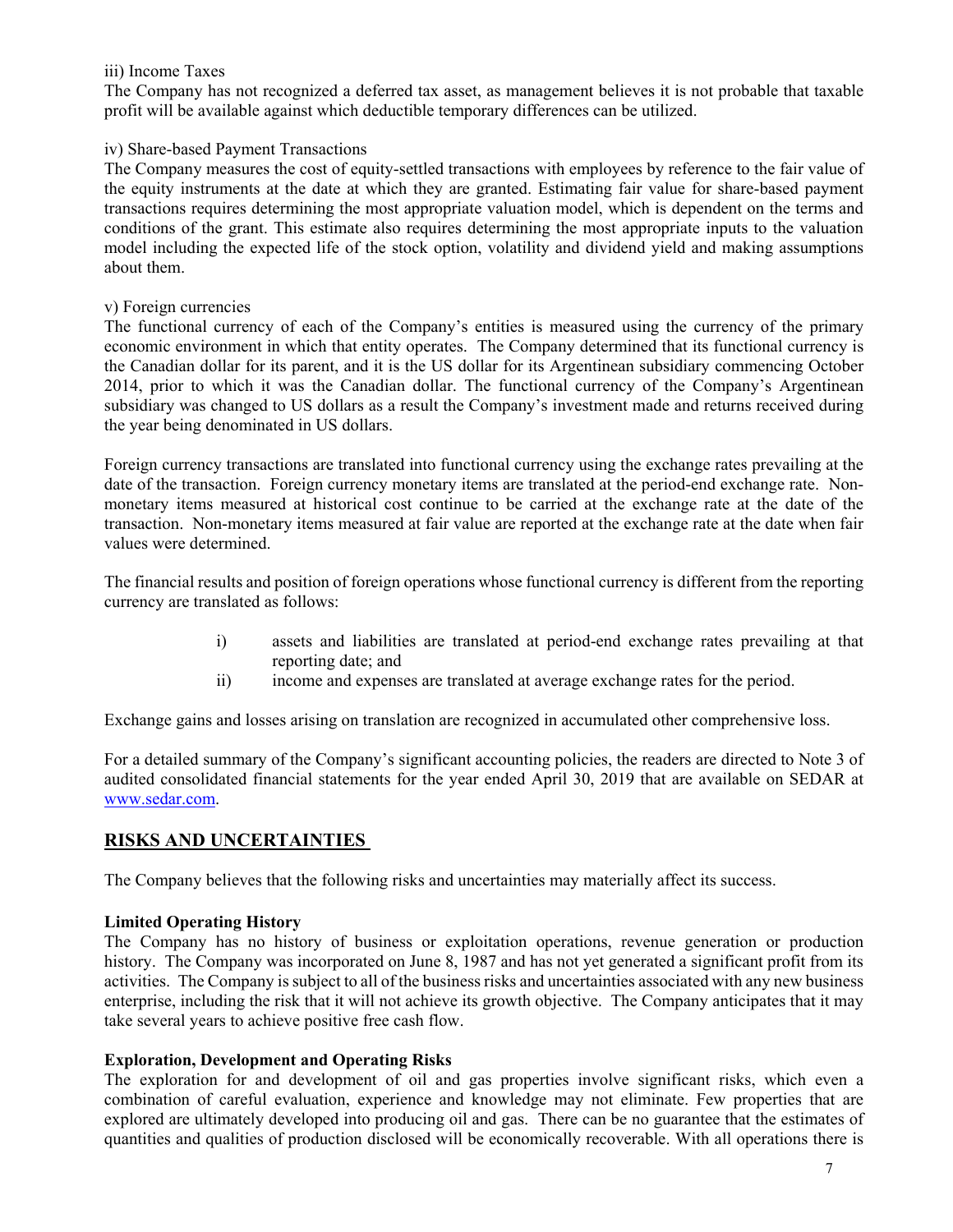uncertainty and, therefore, risk associated with operating parameters and costs resulting from the scaling up of extraction methods tested in pilot conditions. Oil and Gas exploration is speculative in nature and there can be no assurance that any hydrocarbon discovered would result in an increase in the Company's resource base.

The Company's operations are subject to all of the hazards and risks normally encountered in the exploration, development and production of oil and gas. These include unusual and unexpected geological formations, rock falls, seismic activity; flooding and other conditions involved in the production of the hydrocarbon, any of which could result in damage to, or destruction of, other producing facilities, damage to life or property, environmental damage and possible legal liability. Although precautions to minimize risk will be taken, operations are subject to hazards that may result in environmental pollution and consequent liability that could have a material adverse impact on the business, operations and financial performance of the Company.

### **Fluctuating Commodity Prices**

The economics of hydrocarbon exploitation is affected by many factors beyond the Company's control, including commodity prices, the cost of operations, variations in the grade and production and fluctuations in the market price of the commodities. Depending on the price of the commodities, it may be determined that it is impractical to continue the exploitation operation. Oil and Gas prices are prone to fluctuations and the marketability is affected by government regulation relating to price, royalties, allowable production and the importing and exporting of the commodities, the effect of which cannot be accurately predicted. There is no assurance that a profitable market will exist for the sale of any potential hydrocarbon found on a Property.

### **Credit risk**

Credit risk is the risk of an unexpected loss if a customer or counterparty to a financial instrument fails to meet its contractual obligations and arises primarily from the Company's cash and cash equivalents. The Company manages its credit risk relating to cash and cash equivalents by dealing with only with highly-rated financial institutions. As a result, credit risk is considered insignificant.

### **Currency Risk**

Currency risk is the risk to the Company's earnings that arises from fluctuations of foreign exchange rates and the degree of volatility of these rates.

#### **Substantial Capital Requirements and Liquidity**

No assurances can be given that the Company will be able to raise the additional funding that may be required. Commodity prices, environmental rehabilitation or restitution, revenues, taxes, transportation costs, capital expenditures, operating expenses and geological results are all factors which will have an impact on the amount of additional capital that may be required. To meet such funding requirements, the Company may be required to undertake additional equity financing, which would be dilutive to shareholders. Debt financing, if available, may also involve restrictions on financing and operating activities. There is no assurance that additional financing will be available on terms acceptable to the Company or at all. If the Company is unable to obtain additional financing as needed, it may be required to reduce the scope of its operations or anticipated expansion.

The Company manages liquidity risk by maintaining an adequate level of cash and cash equivalents to meet its ongoing obligations. The Company continuously reviews its actual expenditures and forecast cash flows and matches the maturity dates of its cash and cash equivalents to capital and operating needs. The Company has been successful in raising equity financing in the past; however, there is no assurance that it will be able to do so in the future.

### **Regulatory Requirements**

The future operations of the Company require permits from various governmental authorities, and such operations are and will be governed by laws and regulations governing exploration, development, production, taxes, labor standards, occupational health, waste disposal, toxic substances, land use, environmental protection, site safety and other matters. Companies engaged in the exploration and development of hydrocarbon properties generally experience increased costs and delays in development and other schedules as a result of the need to comply with applicable laws, regulations and permits. There can be no assurance that all permits which the Company may require for the facilities and conduct of exploration and development operations will be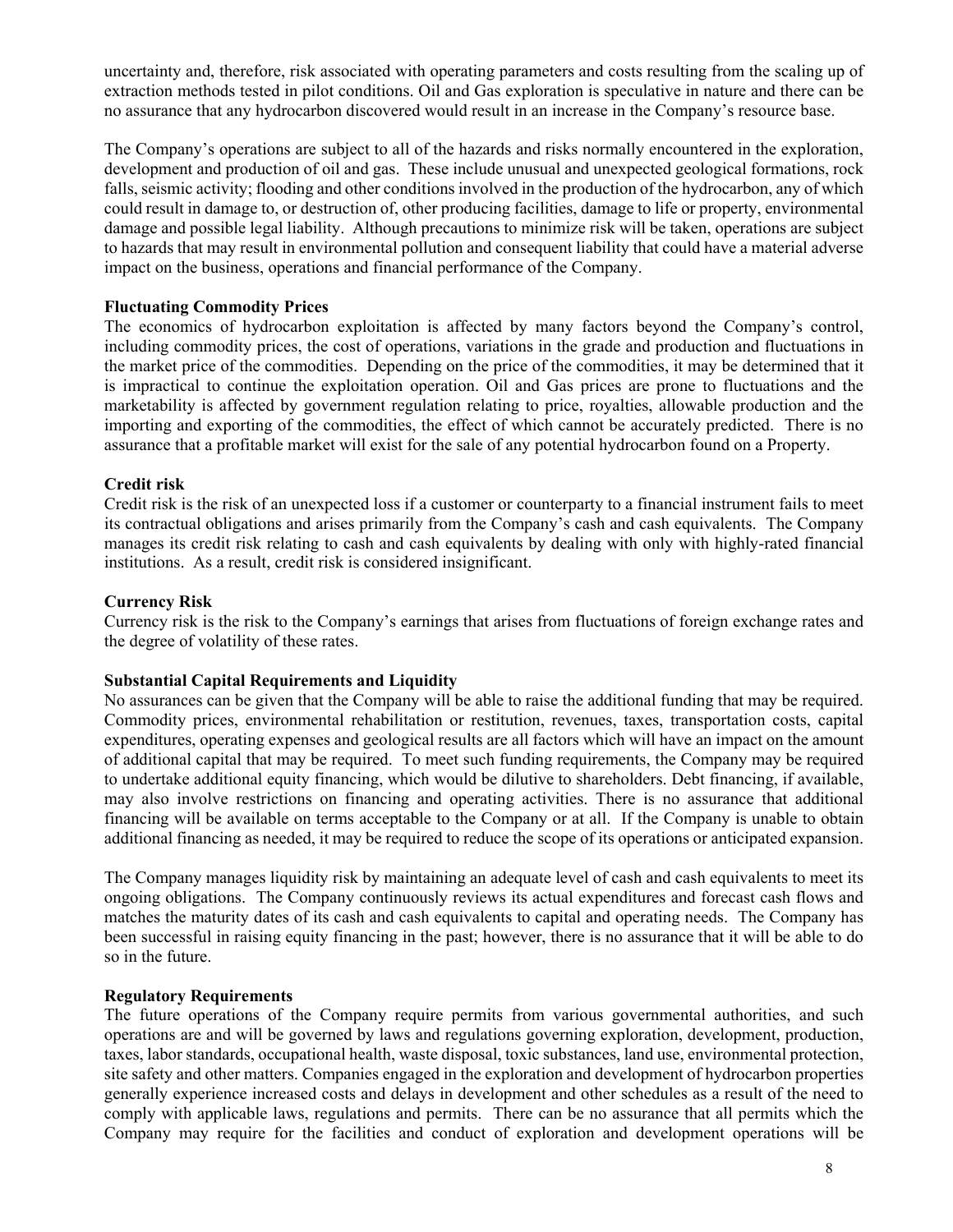obtainable on reasonable terms or that such laws and regulation would not have an adverse effect on any exploration and development project which the Company might undertake.

Failure to comply with applicable laws, regulations and permitting requirements may result in enforcement actions, including orders issued by regulatory or judicial authorities causing operations to cease or be curtailed, and may include corrective measures requiring capital expenditures, installation of additional equipment or remedial actions. Parties engaged in exploration and development operations may be required to compensate those suffering loss or damage by reason of the exploration and development activities and may have civil or criminal fines or penalties imposed upon them for violation of applicable laws or regulations. Amendments to current laws, regulation and permits governing operations and activities of mineral companies, or more stringent implementation thereof, could have a material adverse impact on the Company and cause increases in capital expenditures or exploration and development costs or require abandonment or delays in the development of new properties.

#### **Financing Risks and Dilution to Shareholders**

The Company will have limited financial resources. If the Company's future potential exploration program on a property is successful, additional funds will be required for the purposes of further exploration and development. There can be no assurance that the Company will be able to obtain adequate financing in the future or that such financing will be available on favorable terms or at all. It is likely such additional capital will be raised through the issuance of additional equity, which will result in dilution to the Company's shareholders.

#### **Title to Properties**

Acquisition of title to hydrocarbon properties is a very detailed and time-consuming process. Title to, and the area of, properties may be disputed. The Company cannot give an assurance that title to a Property will not be challenged or impugned. Properties sometimes contain claims or transfer histories that examiners cannot verify. A successful claim that the Company, as the case may be, does not have title to the properties could cause the Company to lose any rights to explore, develop and produce any gas or oil on that property, without compensation for its prior expenditures relating to such property.

#### **Requirement for Permits and Licenses**

As the Company potentially involves in exploration or development of oil & gas, it and may need to acquire permits or licenses necessary to carry on proposed exploration or development activities on the properties. A substantial number of permits and licenses may be required should the Company proceed beyond exploration; such licenses and permits may be difficult to obtain and may be subject to changes in regulations and in various operational circumstances. It is uncertain whether the Company will be able to obtain all such licenses and permits.

#### **Competition**

There is competition within the oil and gas industry for the discovery and acquisition of properties considered to have commercial potential. The Company will compete with other companies, many of which have greater financial, technical and other resources than the Company, for, among other things, the acquisition of claims, leases and other interests as well as for the recruitment and retention of qualified employees and other personnel.

#### **Reliance on Management and Dependence on Key Personnel**

The success of the Company will be largely dependent upon on the performance of the directors and officers and the ability to attract and retain key personnel. The loss of the services of these persons may have a material adverse effect on the Company's business and prospects. The Company will compete with numerous other companies for the recruitment and retention of qualified employees and contractors. There is no assurance that the Company can maintain the service of its directors and officers or other qualified personnel required to operate its business. Failure to do so could have a material adverse effect on the Company and its prospects.

#### **Environmental Risks**

The Company's exploration and appraisal programs will, in general, be subject to approval by regulatory bodies. Additionally, all phases of the oil and gas exploitation business present environmental risks and hazards and are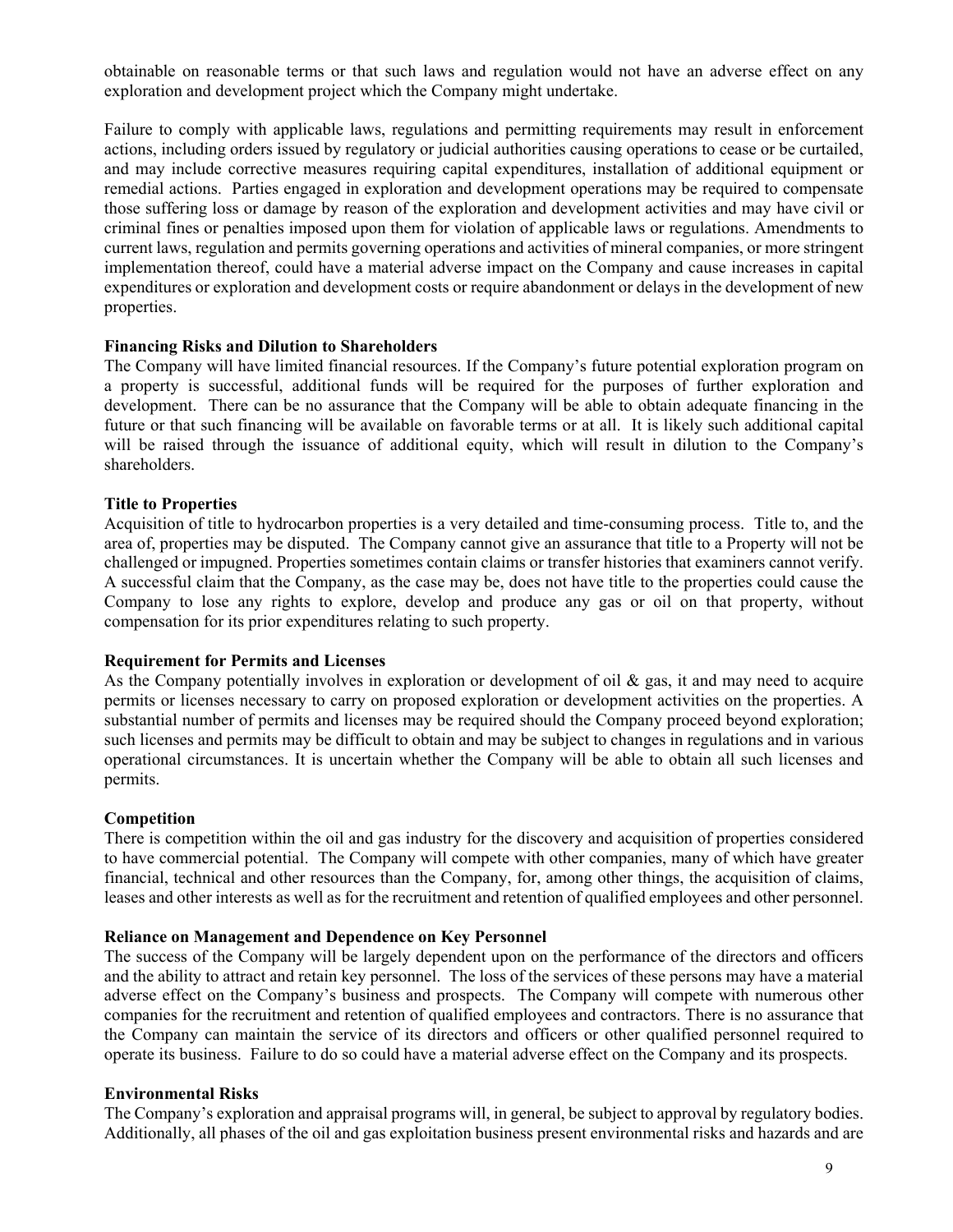subject to environmental regulation pursuant to a variety of international conventions and federal, provincial and municipal laws and regulations. Environmental legislation provides for, among other things, restrictions and prohibitions on spills, releases or emissions of various substances produced in association with operations. The legislation also requires that wells and facility sites be operated, maintained, abandoned and reclaimed to the satisfaction of applicable regulatory authorities. Compliance with such legislation can require significant expenditures and a breach may result in the imposition of fines and penalties, some of which may be material. Environmental legislation is evolving in a manner expected to result in stricter standards and enforcement, larger fines and liability and potentially increased capital expenditures and operating costs.

#### **Local Resident Concerns**

Apart from ordinary environmental issues, work on, or the development of properties could be subject to resistance from local residents that could either prevent or delay exploration and development of the properties.

#### **Uninsurable Risks**

Exploration, development and production operations on hydrocarbon properties involve numerous risks, including unexpected or unusual geological operating conditions, rock bursts, cave-ins, fires, floods, earthquakes and other environmental occurrences. It is not always possible to obtain insurance against all such risks and the Company may decide not to insure against certain risks as a result of high premiums or other reasons. Should such liabilities arise, they could have an adverse impact on the Company's results of operations and financial condition and could cause a decline in the value of the Company shares. The Company does not intend to maintain insurance against environmental risks.

#### **Litigation**

The Company and/or its directors may be subject to a variety of civil or other legal proceedings, with or without merit.

### **FORWARD-LOOKING STATEMENTS**

This MD&A contains forward-looking statements. Forward-looking statements are projections of events, revenues, income, future economic performance or management's plans and objectives for future operations. In some cases, you can identify forward-looking statements by the use of terminology such as "may", "should", "expects", "plans", "anticipates", "believes", "estimates", "predicts", "potential" or "continue" or the negative of these terms or other comparable terminology. Examples of forward-looking statements made in this MD&A include statements about the Company's business plans; the costs and timing of its developments; its future investments and allocation of capital resources; success of exploration activities; requirements for additional capital; government regulation of mining operations. These statements are only predictions and involve known and unknown risks, uncertainties and other factors, including: general economic and business conditions, fluctuations in worldwide prices and demand for minerals; our lack of operating history; the actual results of current exploration activities; conclusions or economic evaluations; changes in project parameters as plans continue to be refined; possible variations in grade and or recovery rates; failure of plant, equipment or processes to operate as anticipated; accidents, labor disputes or other risks of the oil & gas industry; delays in obtaining government approvals or financing or incompletion of development or construction activities, any of which may cause our or our industry's actual results, levels of activity, performance or achievements to be materially different from any future results, levels of activity, performance or achievements expressed or implied by these forward-looking statements.

The Company has no working interest in any Property and does not claim to report any reserves, resources other than reserves or measurements thereof. Gelum´s interest was limited to a funding agreement in the form of the Agreement entered into with Central which has been terminated.

Any references in this MD&A to test rates, flow rates, initial and/or final raw test or production rates, early production, test volumes behind pipe and/or "flush" production rates are useful in confirming the presence of hydrocarbon, however, such rates are not necessarily indicative of long-term performance or of ultimate recovery. Readers are cautioned not to place reliance on such rates in calculating the aggregate production for Gelum or its partners.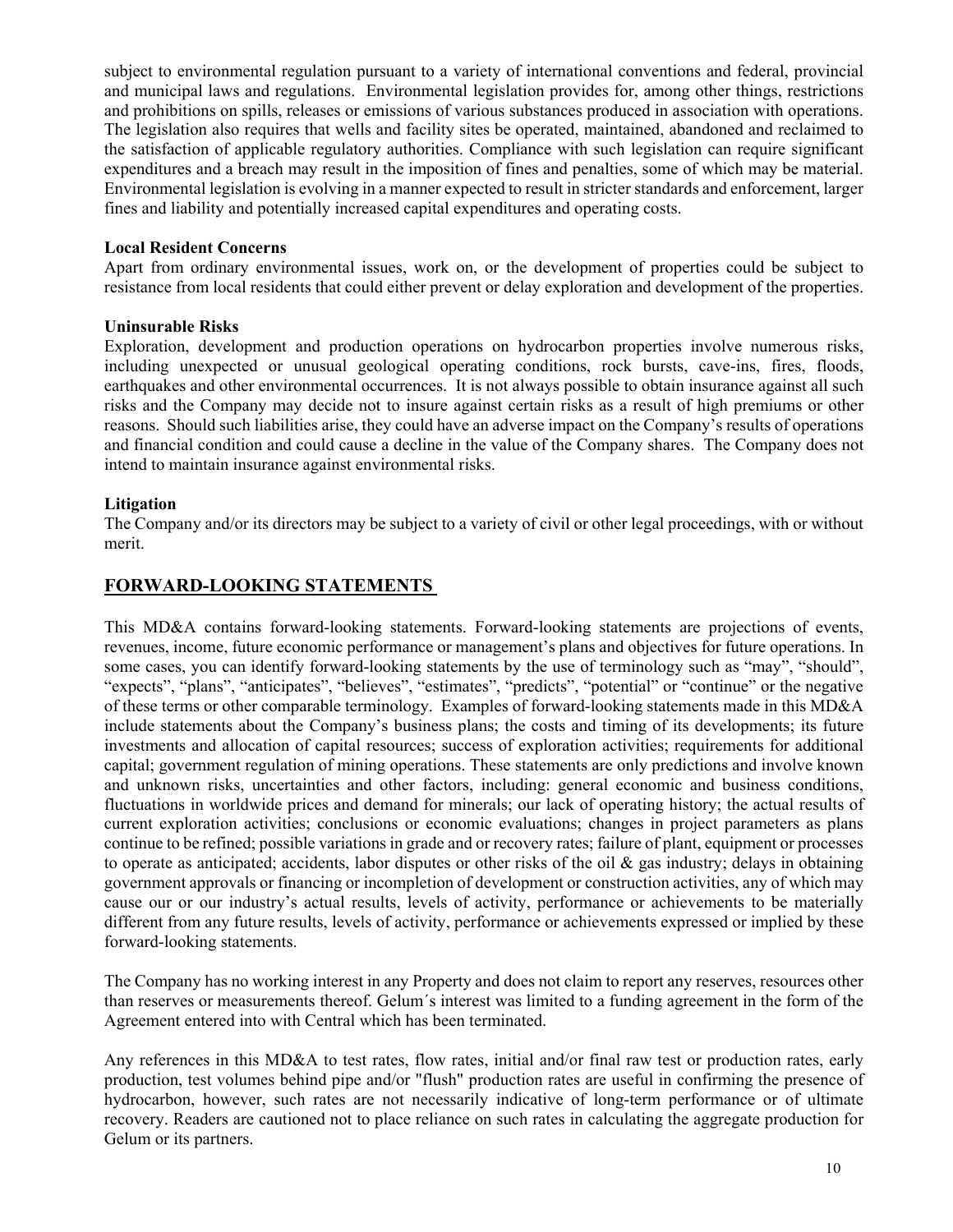All calculations converting natural gas to barrels of oil equivalent ("boe") have been made using a conversion ratio of six thousand cubic feet (six "Mcf") of natural gas to one barrel of oil, unless otherwise stated. The use of boe may be misleading, particularly if used in isolation, as the conversion ratio of six Mcf of natural gas to one barrel of oil is based on an energy equivalency conversion method primarily applicable at the burner tip and does not represent a value equivalency at the wellhead.

While these forward-looking statements and any assumptions upon which they are based are made in good faith and reflect our current judgment regarding the direction of the Company's business, actual results will almost always vary, sometimes materially, from any estimates, predictions, projections, assumptions or other future performance suggested herein. Except as required by applicable law, including the securities laws of the Canada, the Company does not intend to update any of the forward-looking statements to conform these statements to actual results.

## **MANAGEMENT'S REPORT ON INTERNAL CONTROLS OVER FINANCIAL REPORTING**

In connection with Exemption Orders issued in November 2007 by each of the securities commissions across Canada, the Chief Executive Officer ("CEO") and Chief Financial Officer ("CFO") of the Company will file a Venture Issuer Basic Certificate with respect to the financial information contained in the unaudited interim financial statements and the audited annual financial statements and respective accompanying MD&A.

In contrast to the certificate under National Instrument ("NI") 52-109 (Certification of Disclosure in Issuer's Annual and Interim Filings), the Venture Issuer Basic Certification includes a 'Note to Reader' stating that the CEO and CFO do not make any representations relating to the establishment and maintenance of disclosure controls and procedures and internal control over financing reporting, as defined in NI 52-109.

# **FINANCIAL AND OTHER INSTRUMENTS**

The Company's financial instruments consist of cash and cash equivalents, accounts payable and accrued liabilities, accounts payable to related parties and convertible note.

The carrying value of accounts payable and accrued liabilities and accounts payable to related parties approximates their fair value because of the short-term nature of these instruments.

Convertible note is presented on an amortized cost basis and will be accreted to their face value at their effective interest rates, over the term to maturity.

Financial instruments measured at fair value on the statement of financial position are summarized into the following fair value hierarchy levels:

Level 1: quoted prices (unadjusted) in active markets for identical assets or liabilities.

Level 2: inputs other than quoted prices included within Level 1 that are observable for the asset or liability, either directly (i.e. as prices) or indirectly (i.e. derived from prices).

Level 3: inputs for the asset or liability that are not based on observable market data (unobservable inputs).

### *Management of financial risks*

The financial risk arising from the Company's operations are credit risk, liquidity risk, interest rate risk, currency risk and commodity price risk. These risks arise from the normal course of operations and all transactions undertaken are to support the Company's ability to continue as a going concern. The risks associated with these financial instruments and the policies on how to mitigate these risks were set out in the "Risks and Uncertainties" section on page 10. Management manages and monitors these exposures to ensure appropriate measures are implemented on a timely and effective manner.